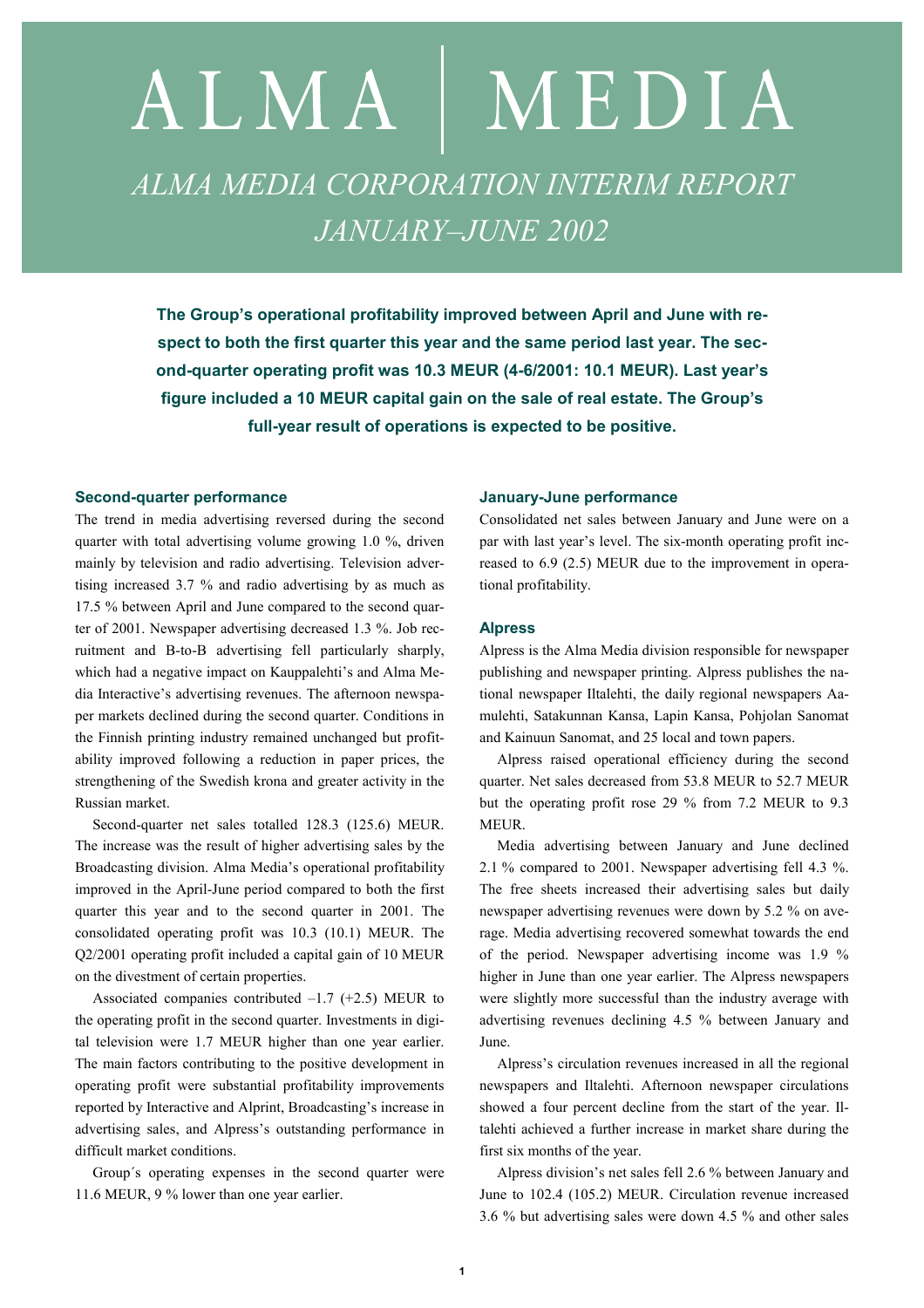17.2 % likewise. The main reason for the latter decrease was a deliberate reduction in contract sales by the Pori printing works.

Alpress's total expenses were 5.5 % lower than one year earlier. Material costs were decreased by reductions in paper prices, the decrease in contract printing sales and a reduction in pages in Alpress's own newspapers.

Another major reason behind the reduction in costs was the cost-cutting programme initiated at the start of the year. Hence Alpress's operating profit rose 21 % compared to 2001 despite the shortfall in advertising sales. The operating profit was 14.8 (12.2) MEUR.

In March Alpress accepted a sales offer raising Alma Media's holding in Lapin Kansa to 93.7 %.

Alpress subsidiaries Lapin Kansa Oy, Pohjolan Sanomat Oy and Kainuun Sanomat Oy were merged at the operational level into a single business group called Pohjoiset lehdet during the period. Mr Juha Ruotsalainen, managing director of Kainuun Sanomat Oy, was appointed to head the new group with effect from 1 August 2002. At the same time he was named managing director of Lapin Kansa Oy after Heikki Ollila started semi-retirement.

## **Business Information Group**

Business Information Group (BIG) is the Alma Media division responsible for producing and distributing business information. It consists of Kauppalehti, Baltic News Service, Balance Consulting Oy, Starfunds Finland Oy set up in March 2002 to provide rating services, and Efektor Oy, a business training consultancy acquired in June 2002. Starfunds Finland Oy and Efektor Oy are 51 %-owned by Kauppalehti. Balance Consulting Oy, Starfunds Finland Oy and Efektor Oy form a business group within BIG that concentrates on providing business training courses, and on producing and commercializing financial analyses.

BIG is also responsible for collaboration with Talentum Oyj, which is 32.8 %-owned by Alma Media. Talentum's net sales totalled 60.1 (61.5) MEUR in the reporting period and it recorded an operating profit of –0.1 (0.3) MEUR.

The first six months of the year were difficult for business newspapers. Compared to the previous year, B-to-B advertising fell by almost a quarter, which reduced Kauppalehti's advertising revenue by 13 %. Especially heavy cuts in advertising expenditure were made by the IT sector, telecommunications companies and the finance sector. Kauppalehti was more successful than other business newspapers in the market and increased market share in advertising sales. The economic slump was also visible in circulation revenues, which were 2 % down on the same period last year. Kauppalehti Online's net sales reached last year's level, 1.4 MEUR. The number of weekly online users rose 7 %, totalling 73,000 on average between January and May.

BIG's second quarter net sales were 11.5 (10.9) MEUR.

Operating profit was 1.6 (1.7) MEUR. Talentum Oyj's profit contribution to BIG's second quarters operating profit was – 1.0 (-0.5) MEUR. Kauppalehti's operating profit was 0.4 MEUR higher than in the comparable period. BIG's January-June net sales amounted to 22.4 (22.2) MEUR and the operating profit was 2.6 (4.1) MEUR. The increase in net sales resulted from Baltic News Service, which was consolidated as an Alma Media subsidiary after the comparable period last year. Talentum Oyj has been associated company of Alma Media Oyj since April 2001.

#### **Broadcasting**

The Broadcasting division is responsible for television and radio broadcasting operations. It comprises MTV Oy, which is responsible for MTV3 Channel and the Subtv cable channel, as well as Radio Nova (Suomen Uutisradio Oy) and MTV3-Tele Oy. Broadcasting's result includes its 23.4 % contribution from TV4 AB in Sweden less goodwill amortization. Its digital television operations consist of the digital MTV3 and Subtv stations, 50 % of the digital sports channel Urheilukanava, and digital television development.

The broadcasted media continued to increase market share during the second quarter according to Ad Facts Ltd. Between April and June TV advertising in Finland rose 3.7 % and radio advertising 17.4 %. Between January and June TV advertising rose 2.4 % and radio advertising 14.6 % compared to the first six months of 2001 even though total media advertising decreased by 2.1 %. In Alma Media's Broadcasting division second-quarter TV advertising sales grew 6.5 % and radio advertising sales 30.0 % compared to the same period last year. The same figures for the January-June period were 4.5 % and 22.0 % respectively.

Television viewing time averaged 2 hours 59 minutes a day between January and June, which was 8 minutes more than one year earlier. MTV3's and Subtv's aggregate share of total prime time viewing (6.00 pm to 11.00 pm) reached 42.5 % among 10-44 year olds and 38.4 % among the total Finnish population. MTV3's and Subtv's share of total prime time viewing increased 6 % in the 10-44 year old segment.

Broadcasting's operational profitability improved clearly in the second quarter. The division's Q2 net sales totalled 47.2 (44.4) MEUR, up 6.3 % on the previous year. Advertising sales accounted for 44.5 (41.1) MEUR of total net sales, an increase of 8.3 %.

Broadcasting recorded an operating profit of 0.5 (-0.1) MEUR in the second quarter. Digital television showed an operating loss of 2.6 (0.9) MEUR, but analogue broadcasting an operating profit of 3.1 (-2.3) MEUR excluding the Swedish TV4 AB's profit contribution, which in the second quarter amounted to 0.0 (3.1) MEUR.

Broadcasting's net sales in the first six months of the year totalled 88.1 (84.1) MEUR, representing growth on the previous year of 4.8 %. Advertising sales amounted to 82.3 (78.0)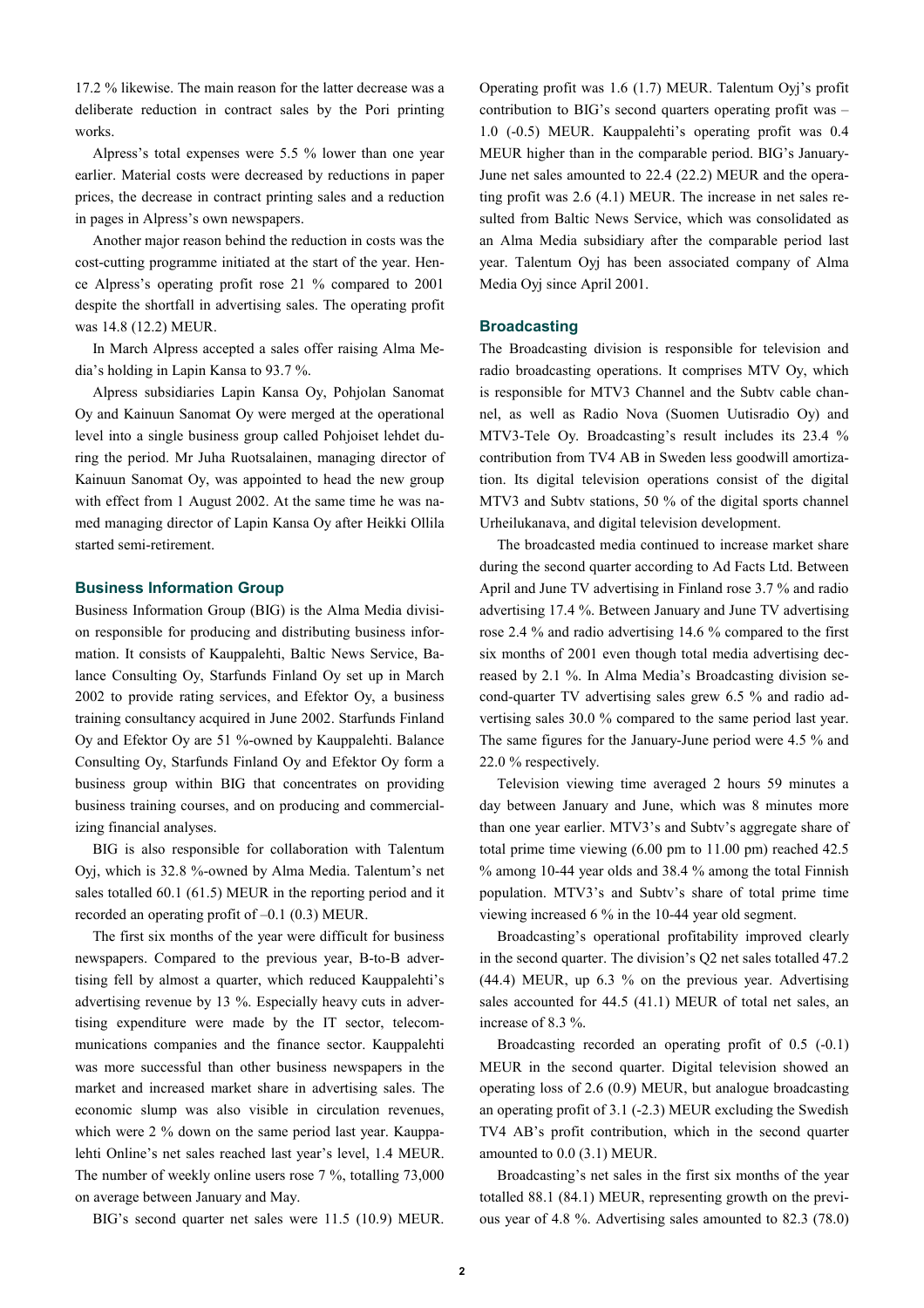MEUR of net sales, an increase of 5.5 %.

Broadcasting showed a six-month operating loss of 7.6 (7.9) MEUR. This year the operating loss was increased in particular by expenditure on digital television and by the Swedish TV4 AB's contribution after goodwill amortization. In digital television's case the increase was 4.8 (1.4) MEUR while TV4 AB's contribution was a loss of 1.2 MEUR. Last year TV4 AB contributed an operating profit of 2.2 MEUR, nor did the company pay any operating licence fee during the first six months. Excluding the impact of TV4 AB, Broadcasting's operational EBIT from analogue broadcasting was 1.6 (8.8) MEUR. The reduction in operating loss was the result both of the increase in net sales and of lower costs.

MTV3 Channel's six-month net sales were 80.4 (76.8) MEUR, an increase of 4.7 %. Subtv's net sales were 1.2 (0.6) MEUR. Radio Nova's net sales increased 22 % and totalled 6.4 (5.2) MEUR. MTV3-Tele's net sales amounted to 1.8 (2.1) MEUR.

Urheilukanava (Sports Channel) was available to 750,000 households during the second quarter, representing 1.6 million potential viewers. The channel was watched by approximately 200,000 viewers every week.

Radio Nova's number of listeners continued to increase, according to the results of the national radio survey for March-May 2002. The station had 1,833,000 weekly listeners, which represented growth of almost 10 % on the same period last year.

First-stage amendments to legislation governing the media communication markets in Finland were endorsed in June. The amendments mean that the operating licence fee levied on MTV has been halved with effect from July 2002, which will generate savings this year of approximately 7 MEUR. Under the amendments no digital television channels will be charged an operating licence fee during the first licence period, i.e. until 31 August 2010. The operating licence fee levied on commercial radio channels was waived altogether.

MTV Oy and SWelcom Oy, the largest owners of Suomen Urheilutelevisio Oy (Finland's Sports Television Ltd), signed a Memorandum of Understanding with Avanti Broadcasting Oy in June under which MTV Oy will sell 30.1 % and SWelcom Oy 15.1 % of the share capital of Suomen Urheilutelevisio Oy. After the deal MTV and SWelcom will each have a 19.9 % holding in the company with Avanti Broadcasting Oy owning 45.2 %, Oy Veikkaus Ab 10.0 %, Suomen Liikunta ja Urheilu (SLU) 4.0 % and Suomen Hippos ry 1.0 %. The final agreements will be signed by the end of August.

## **Alma Media Interactive**

Alma Media Interactive is the largest Internet services provider in Finland in terms of number of users.

During the current year Alma Media Interactive's operations have comprised MTV3 Interactive, which exploits the MTV3 brand, as well as Alma Media's Classified Services, Other Content Services and Support Services. This business area's strategy was redefined in more detail during 2001 and since then Interactive has concentrated only on business activities considered able to generate an operating profit during 2002. This has meant the termination of several operations.

Sales during the second quarter of the year are normally clearly higher than in the first quarter. This year, however, Q2/2002 sales remained at the level in the first quarter of the year and in the second quarter of 2001, the main reasons being a slump in recruitment advertising and slower than forecast growth in ISP (Internet Service Provider) and advertising sales. Comparable growth in second-quarter net sales in 2001 was 18 %. Net sales in Q2/2002 was 4.5 MEUR and the operating loss was 0.1 MEUR (operating loss 3.8 MEUR).

MTV3 Interactive consists of mtv3.fi, which gains its income from advertising sales, MTV3 Teletext, MTV3 connection services and MTV3 Internet/mobile, which provides logos, ringing tones and other mobile services.

Between January and June mtv3.fi's advertising revenues increased by 14 %. mtv3.fi also started content sales to other portals as well as MMS collaboration with Sonera and Nokia. MTV Teletext's income remained unchanged but MTV3 ISP had more than 233,000 customers at the end of June. Net sales of MTV3 Interactive in the January-June period totalled 3.6 (2.5) MEUR.

Under Classified Services, etuovi.com (real estate), Asuntopörssi (residential) and autotalli.com (vehicles) all developed favourably. Net sales of the Jobline recruitment service fell 46 % between January and June. The aggregate net sales from classified services totalled 3.7 (4.1) MEUR.

The aggregate net sales of Other Content Services (tilt.tv, ruokala.tv, MobileActive) was 1.3 (0.3) MEUR.

Between January and June Alma Media Interactive's net sales totalled 9.0 (8.6) MEUR. Net sales in the comparable period included 1.5 MEUR in net sales from operations subsequently discontinued. The operating loss in the reporting period was 0.1 MEUR (operating loss 7.5 MEUR).

#### **Alprint**

Alma Media's Alprint division provides contract printing services. Alprint's printing plants are the Rahola plant in Tampere, specializing in magazines and sales promotional products, and the Hyvinkää printing works, which focuses on comics and puzzle books. The comparable period also included the contract sales of Alpress's newspaper printing plants, totalling 6.7 MEUR, and 2.2 MEUR in net sales of the Sarankulma printing plant sold in June 2001.

Market conditions remained unchanged in Finland as almost no new capacity was introduced. Lower paper prices and a stronger Swedish krona supported measures to raise profitability during the reporting period. Demand for graphic products in the Russian market continued to rise.

Alprint's Q2/2002 net sales totalled 15.3 (18.3) MEUR and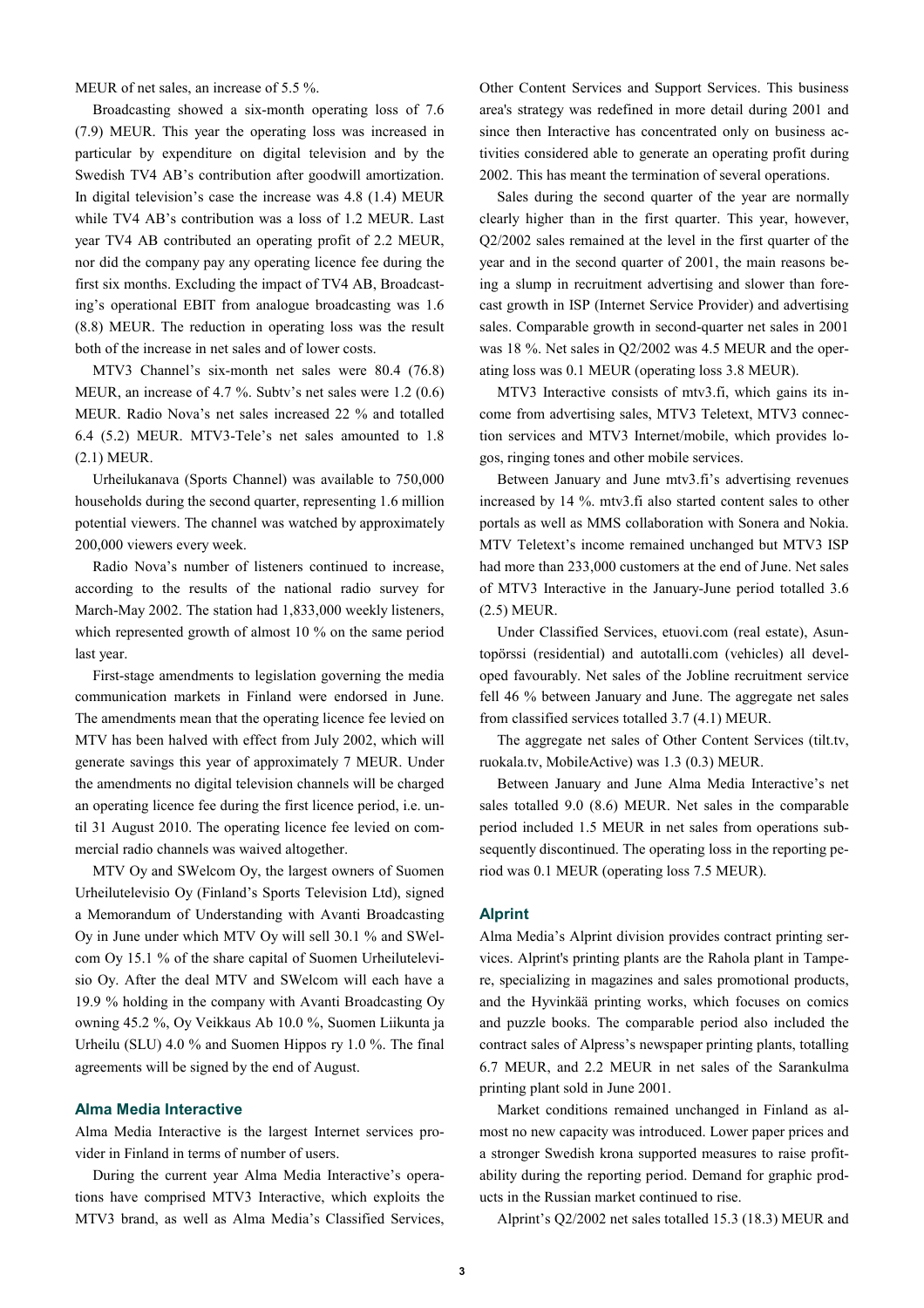the division reported an operating loss of 0.4 MEUR (operating loss 2.8 MEUR).

Alprint's net sales between January and June totalled 30.0 (38.4) MEUR. Comparable net sales, after eliminating contract sales and net sales of the Sarankulma plant, rose slightly less than 2 %. The January-June operating loss was reduced from 4.5 MEUR to 1.4 MEUR due to streamlining measures.

## **Parent company**

Significant efficiency enhancing measures were taken in the parent company during the reporting period. The number of employees in the parent company was reduced by more than 26 % to 53, partly for this reason.

Alma Media's real estate function is the responsibility of the parent company. Last year's comparable figures include a capital gain of 10 MEUR on property divestments.

The parent company's net sales between January and June were at last year's level, 7.8 (8.1) MEUR. Net sales included rental income of 5.0 (4.9) MEUR, of which 1.8 (1.0) MEUR was derived from outside the Group. The operating loss was 1.9 MEUR (operating profit 4.7 MEUR).

#### **Balance sheet**

The consolidated balance sheet totalled 442.9 MEUR at the end of June (453.4 MEUR on 31 December 2001). The equity ratio at the end of June was 38 % (37 % on 31 December 2001) and shareholders' equity per share was 10.12 EUR (10.26 EUR on 31 December 2001).

#### **Investments and financing**

The Group continued to pursue a cautious investment policy during the second quarter. Capital expenditure between January and June amounted to 8.7 (75.6) MEUR. The largest single investments were the 3.1 MEUR acquisition of shares in Lapin Kansa Oy in April and the acquisition of Efektor Oy in June. Capital expenditure in the comparable period included an approx. 60 MEUR investment in Talentum Oyj shares.

Cash reserves were 19.0 MEUR at the end of June (19.2 MEUR on 31 December 2001). Interest-bearing debt totalled 183.5 MEUR (200.5 MEUR on 31 December 2001) and gearing was 103 % (112 % on 31 December 2001).

### **Personnel and administration**

The average number of employees during the reporting period was 2,659 (2,813). In addition personnel also included 1,409 (1,342) part-time employees on average. BIG's personnel increase, the addition of 162 employees, was attributable to the inclusion of Baltic News Service in the Group after the comparable period. Eliminating this factor, the Group's average full-time personnel decreased by over 10 % compared to the previous year.

## **The Alma Media share**

Altogether 19,000 (616,000) Series I shares and 747,000 (1,517,000) Series II shares, as well as 4,000 A warrants, were traded on the Helsinki Exchanges during the period.

Alma Media Corporation's market capitalization at the end of June was 312 (348) MEUR.

## **Share price (EUR) January-June 2002:**

|                  | Highest | Lowest | 28 June 2002 |
|------------------|---------|--------|--------------|
| Series I         | 22.50   | 18.25  | 19.61        |
| <b>Series II</b> | 23.24   | 16.60  | 20.00        |
| A warrant        | 5.00    | 3.75   | 3.75         |

As decided by the Annual General Meeting on 24 March 1999, the company offered bonds with warrants to personnel totalling 1,220,000 Finnish markka. The attached warrants may be exercised to subscribe for at most 610,000 Alma Media Corporation Series II shares. The subscription period for the A warrants began on 28 May 2001 and for the B warrants it begins on 28 May 2003. In both cases the subscription period ends on 30 June 2006.

The Board of Directors has no unexercised authorizations to raise the share capital.

## **Dividend**

The Annual General Meeting on 19 March 2002 approved a dividend of 0.20 EUR on each share series. The dividend payment date was 2 April 2002. A total dividend of 3.1 MEUR was paid.

#### **Prospects to the year end**

Since the Finnish economy is expected to recover more slowly than previously forecast, Alma Media's primary objective is to improve profitability by raising efficiency and cutting costs. The Group's costs in the first six months of the year were already 21 MEUR lower than one year earlier. The Group will continue to pursue the same policy, supporting positive cash flow, during the latter half of the year.

According to current estimates, Alpress and BIG will achieve the same level of operating profit as last year and the other divisions will show a clear improvement in profitability. Despite for the seasonal reasons weak Q3, the full-year result of operations is expected to be positive.

Alma Media will publish its nine-month interim report on 5 November 2002.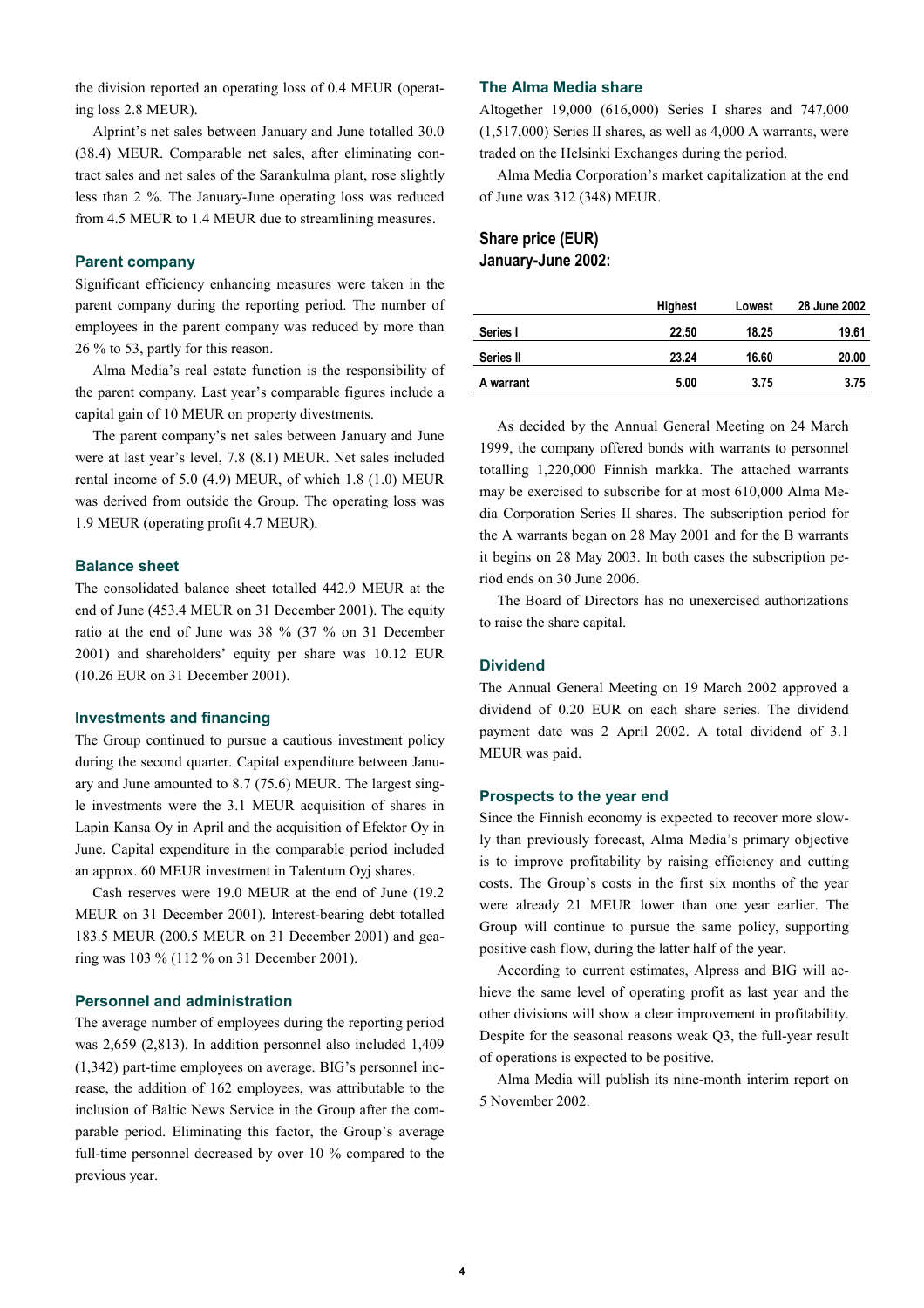# **CONSOLIDATED INCOME STATEMENT (MEUR)**

|                                    | 2002<br>$4-6$ | 2001<br>$4 - 6$ | 2002<br>$1-6$ | 2001<br>$1-6$ | 2001<br>$1 - 12$ |
|------------------------------------|---------------|-----------------|---------------|---------------|------------------|
| <b>NET SALES</b>                   | 128.3         | 125.6           | 245.3         | 245.2         | 478.3            |
| Share of                           |               |                 |               |               |                  |
| associated companies' results      | $-1.7$        | 2.5             | $-4.1$        | 1.8           | $-3.8$           |
| Other operating income             | 0.9           | 10.8            | 1.4           | 12.1          | 14.6             |
| Operating expenses                 | $-117.2$      | $-128.8$        | $-235.7$      | $-256.6$      | $-508.5$         |
| <b>OPERATING</b>                   |               |                 |               |               |                  |
| <b>PROFIT / LOSS</b>               | 10.3          | 10.1            | 6.9           | $2.5^{\circ}$ | $-19.4$          |
| Financial income and expenses -1.8 |               | $-2.1$          | $-3.6$        | $-2.5$        | $-7.2$           |
| <b>PROFIT / LOSS BEFORE</b>        |               |                 |               |               |                  |
| <b>EXTRAORDINARY ITEMS</b>         | 8.5           | 8.0             | 3.3           | 0.0           | $-26.6$          |
| Extraordinary income               | 0.0           | 0.0             | 0.0           | 0.0           | 0.0              |
| Extraordinary expenses             | 0.1           | 0.0             | $-0.1$        | $-0.5$        | $-2.2$           |
| <b>PROFIT / LOSS BEFORE</b>        |               |                 |               |               |                  |
| <b>TAXES AND</b>                   |               |                 |               |               |                  |
| <b>MINORITY INTEREST</b>           | 8.6           | 8.0             | 3.2           | $-0.5$        | $-28.8$          |
| Taxes $*)$                         | $-1.9$        | $-0.1$          | $-2.1$        | $-0.5$        | 5.2              |
| Minority interest                  | $-0.2$        | $-0.2$          | $-0.4$        | $-0.3$        | $-0.5$           |
| <b>NET PROFIT / LOSS</b>           | 6.5           | 7.7             | 0.7           | $-1.3$        | $-24.1$          |

\*)Taxes include taxes corresponding to the result for the period

## **CONSOLIDATED BALANCE SHEET (MEUR)**

|                           | 2002    | 2001    | 2001    |  |
|---------------------------|---------|---------|---------|--|
|                           | 30 June | 30 June | 31 Dec. |  |
| <b>ASSETS</b>             |         |         |         |  |
| <b>FIXED ASSETS</b>       |         |         |         |  |
| Intangible assets         | 19.9    | 20.6    | 20.5    |  |
| Goodwill on consolidation | 18.9    | 17.5    | 18.8    |  |
| Tangible assets           | 121.9   | 133.6   | 129.7   |  |
| Investments               | 161.2   | 175.4   | 168.0   |  |
| <b>CURRENT ASSETS</b>     |         |         |         |  |
| Inventories               | 54.7    | 50.3    | 52.8    |  |
| Receivables               | 47.3    | 47.4    | 44.4    |  |
| Cash and bank             | 19.0    | 19.5    | 19.2    |  |
|                           | 442.9   | 464.3   | 453.4   |  |

# **CONSOLIDATED BALANCE SHEET (MEUR)**

|                             | 2002  | 2001                    | 2001  |  |
|-----------------------------|-------|-------------------------|-------|--|
|                             |       | 30 June 30 June 31 Dec. |       |  |
| <b>SHAREHOLDERS' EQUITY</b> |       |                         |       |  |
| <b>AND LIABILITIES</b>      |       |                         |       |  |
| SHAREHOLDERS'               |       |                         |       |  |
| <b>EQUITY</b>               | 159.1 | 184.8                   | 161.5 |  |
| MINORITY INTEREST           | 1.0   | 2.4                     | 2.8   |  |
| <b>PROVISIONS</b>           | 2.8   | 1.5                     | 3.3   |  |
| <b>LIABILITIES</b>          |       |                         |       |  |
| Long-term                   | 125.8 | 95.2                    | 138.2 |  |
| Short-term                  | 154.2 | 180.4                   | 147.6 |  |
|                             | 442.9 | 464.3                   | 453.4 |  |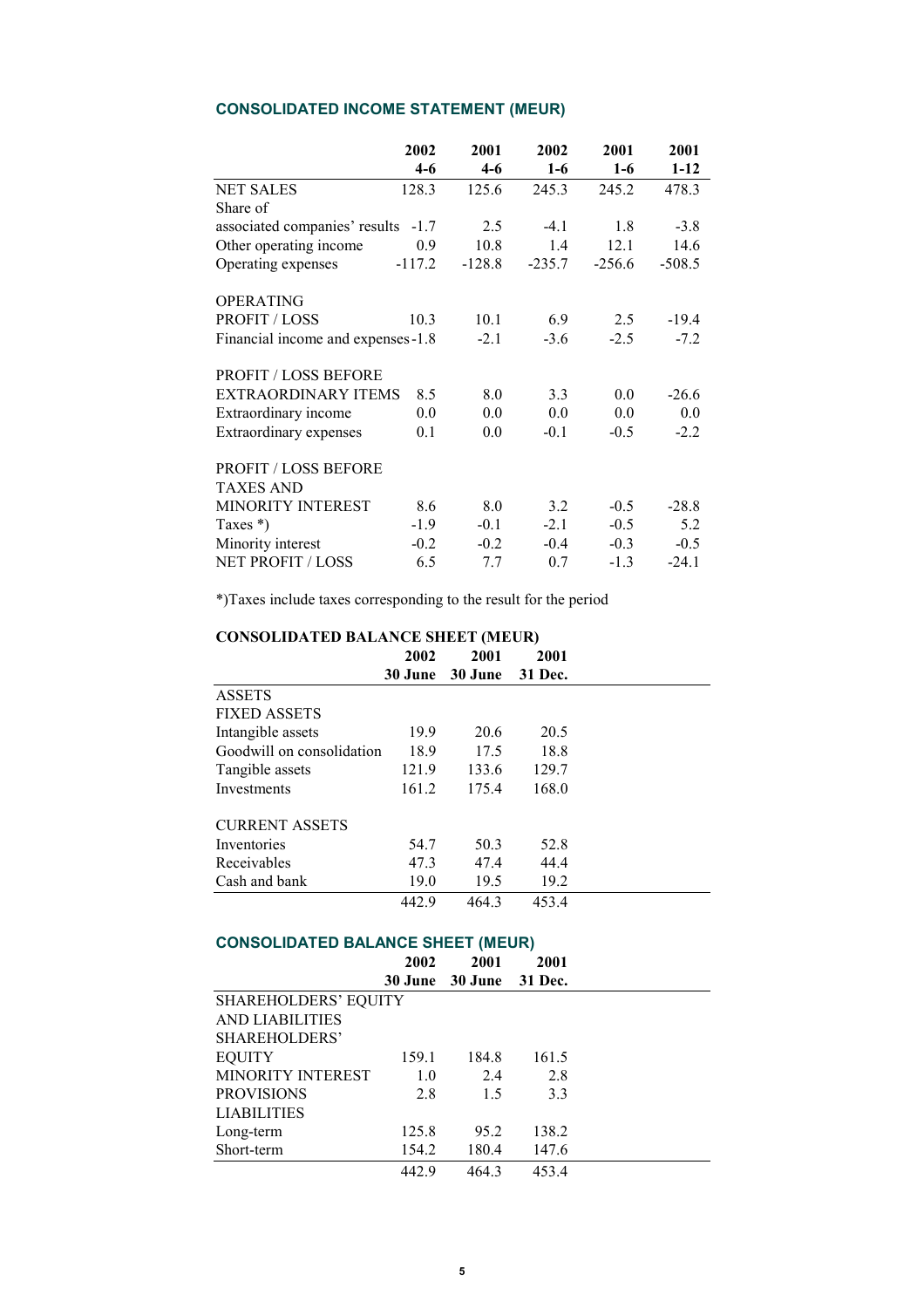| <b>CAPITAL EXPENDITURE (MEUR)</b>           |         |         |         |       |        |  |  |  |
|---------------------------------------------|---------|---------|---------|-------|--------|--|--|--|
|                                             | 2002    | 2001    | 2002    | 2001  | 2001   |  |  |  |
|                                             | $4-6$   | $4-6$   | $1-6$   | $1-6$ | $1-12$ |  |  |  |
| Gross capital expenditure                   |         |         |         |       |        |  |  |  |
| on fixed assets                             | 5.9     | 8.2     | 8.7     | 75.6  | 94.4   |  |  |  |
| <b>GROUP CONTINGENT LIABILITIES (MEUR)</b>  |         |         |         |       |        |  |  |  |
|                                             | 2002    | 2001    | 2001    |       |        |  |  |  |
|                                             | 30 June | 30 June | 31 Dec. |       |        |  |  |  |
| For own commitments                         |         |         |         |       |        |  |  |  |
| Pledges                                     | 0.8     | 0.2     | 0.7     |       |        |  |  |  |
| Mortgages on land                           |         |         |         |       |        |  |  |  |
| and buildings                               | 7.6     | 9.8     | 9.8     |       |        |  |  |  |
| Chattel mortgages                           | 5.6     | 5.6     | 5.6     |       |        |  |  |  |
| Other own commitments                       |         |         |         |       |        |  |  |  |
| Leasing commitments                         | 1.2     | 1.2     | 1.3     |       |        |  |  |  |
| Other commitments                           | 1.6     | 1.8     | 1.6     |       |        |  |  |  |
| Total                                       | 16.8    | 18.6    | 19.0    |       |        |  |  |  |
| Maturity of Group's leasing payments (MEUR) |         |         |         |       |        |  |  |  |
| Between 1 July and                          |         |         |         |       |        |  |  |  |
| 31 December 2002                            | 0.4     | 0.3     | 0.7     |       |        |  |  |  |
| After 2002                                  | 0.8     | 0.9     | 0.6     |       |        |  |  |  |

Most of the Group's companies operated in leased business premises. The rental agreements vary in duration from six months to 20 years. Annual rental payments currently total approx. 7.6 MEUR. Some of these business premises have been sub-let and contribute approx. 1.7 MEUR in income.

## **NET SALES BY DIVISION (MEUR)**

|                                   | 2002   | 2001    | 2002    | 2001    | 2001     |
|-----------------------------------|--------|---------|---------|---------|----------|
|                                   | $4-6$  | 4-6     | $1-6$   | $1-6$   | $1 - 12$ |
| Alpress                           | 52.7   | 53.8    | 102.4   | 105.2   | 207.9    |
| <b>Business Information Group</b> | 11.5   | 10.9    | 22.4    | 22.2    | 44.0     |
| <b>Broadcasting</b>               | 47.2   | 44.4    | 88.1    | 84.1    | 162.6    |
| Interactive                       | 4.5    | 4.5     | 9.0     | 8.6     | 15.7     |
| Alprint                           | 15.3   | 18.3    | 30.0    | 38.4    | 73.1     |
| Parent company                    | 4.0    | 4.1     | 7.8     | 8.1     | 16.3     |
| Intragroup sales                  | $-6.9$ | $-10.4$ | $-14.4$ | $-21.4$ | $-41.3$  |
| Total                             | 128.3  | 125.6   | 245.3   | 245.2   | 478.3    |

# **OPERATING PROFIT / LOSS BY DIVISION (MEUR)**

|                                   | 2002   | 2001   | 2002   | 2001   | 2001     |
|-----------------------------------|--------|--------|--------|--------|----------|
|                                   | $4-6$  | $4-6$  | $1-6$  | $1-6$  | $1 - 12$ |
| Alpress                           | 9.3    | 7.2    | 14.8   | 12.2   | 22.6     |
| <b>Business Information Group</b> | 1.6    | 1.7    | 2.6    | 4.1    | 4.9      |
| <b>Broadcasting</b>               | 0.5    | $-0.1$ | $-7.6$ | $-7.9$ | $-23.4$  |
| Interactive                       | $-0.1$ | $-3.8$ | $-0.1$ | $-7.5$ | $-14.3$  |
| Alprint                           | $-0.4$ | $-2.8$ | $-1.4$ | $-4.5$ | $-7.2$   |
| Parent company                    | $-0.6$ | 7.8    | $-1.9$ | 4.7    | $-2.7$   |
| Group entries                     | 0.0    | 0.1    | 0.5    | 1.4    | 0.7      |
| Total                             | 10.3   | 10.1   | 6.9    | 2.5    | $-19.4$  |